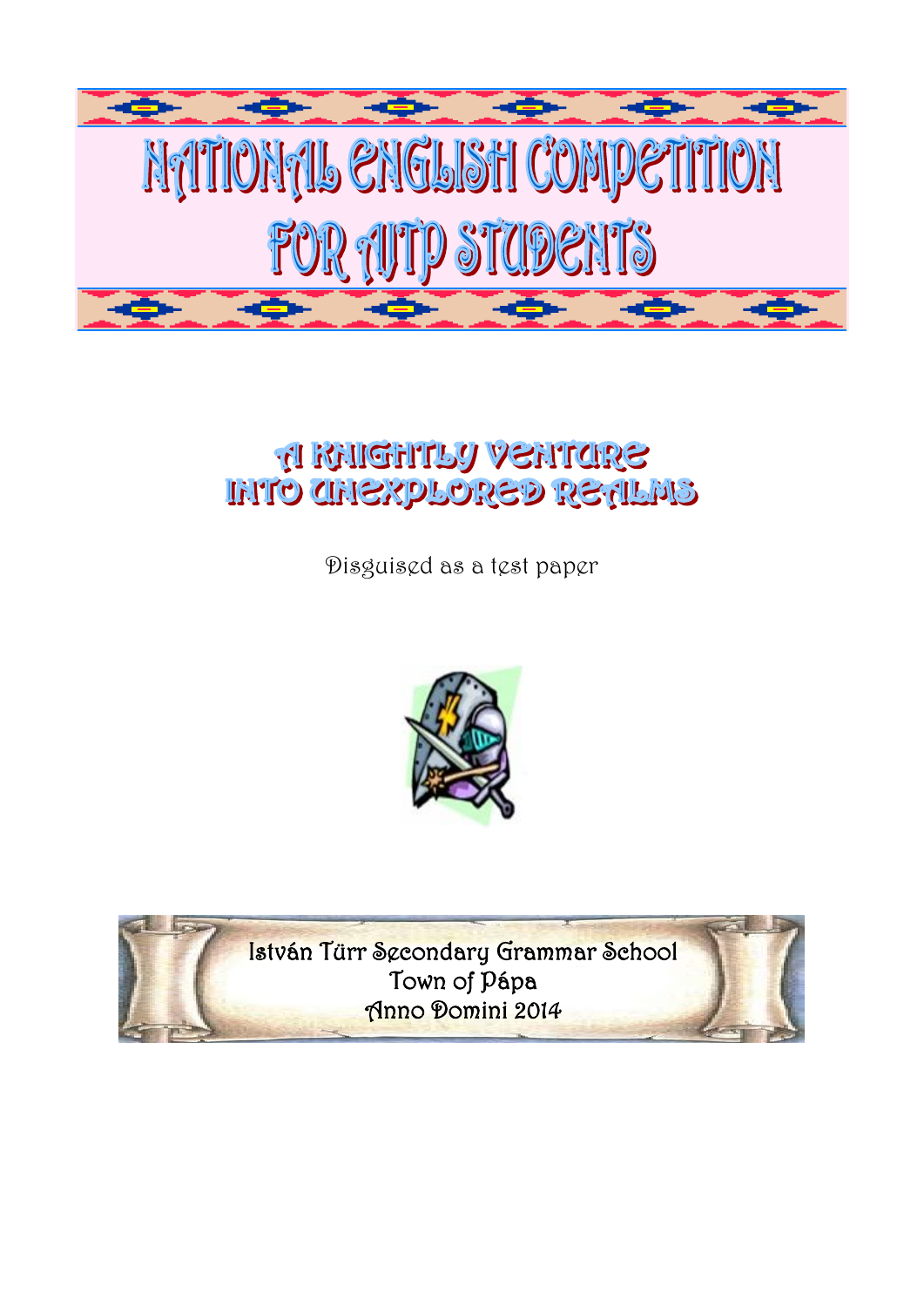

## TO ALL CONTESTANTS: You can work on this test paper but you must write all your answers on the Answer Sheet.

## Read the following text about the British Museum in Britain, and do the related exercises below.

## British Museum

Among the countless tourist attractions in contemporary London, such as the Houses of Parliament, Tower Bridge and Buckingham Palace, the one that can easily be considered the unforgettable "Queen" amongst them all, is the British Museum. Britain's national museum of archaeology and antiquities was established by an act of Parliament in 1753, when the government purchased three large private collections consisting of books, manuscripts, prints, drawings, paintings, medals, coins, seals, cameos, and natural curiosities. Today, home of approximately seven million objects from all continents, the British Museum is considered to be the most popular and famous museum in the world.

Located in a central area of London, the British Museum's collections in archaeology and ethnography are particularly outstanding. Being one of London's principal tourist attractions, the visitor can admire its famous holdings, like the Elgin Marbles, carvings from the Athenian Parthenon, the Rosetta Stone, the Portland Vase, the Benin Bronzes, Egyptian Mummies, and the Chinese ceramics. Its drawings collection holds more than 2.000 drawings constituting the world's largest and most comprehensive collections.

Since it first opened its doors to the public, on January 15, 1759 the museum has been illustrating and documenting the story of human development and culture from its early years to the present day. Because the British Museum does not charge any admission fees, the exception being some temporary special exhibitions, interested publics from around the globe line up outside its doors waiting to enter its amazing gallery showrooms and admire the plethora of human creations kept in there.

But some of its most prestigious holdings, like the Parthenon Marbles and the Benin Bronzes are among its most disputed collections. These collections are the subject of great controversy and political debates since various organizations lobby in favour of their return to their native countries of Greece and Nigeria respectively. But regardless of the harsh criticism, the British Museum has refused to return either collection, arguing that if the British Museum was to return to their original geographical location any of its current possessions that would mean empty rooms for a great many museums around the world. Although critics argue that these artefacts, among others, should now return to their home countries, the British Museum continues to support that it is an appropriate custodian and has the inalienable right over these disputed creations under British law. Nevertheless, the fact still remains that the British Museum is one of the most important London destinations one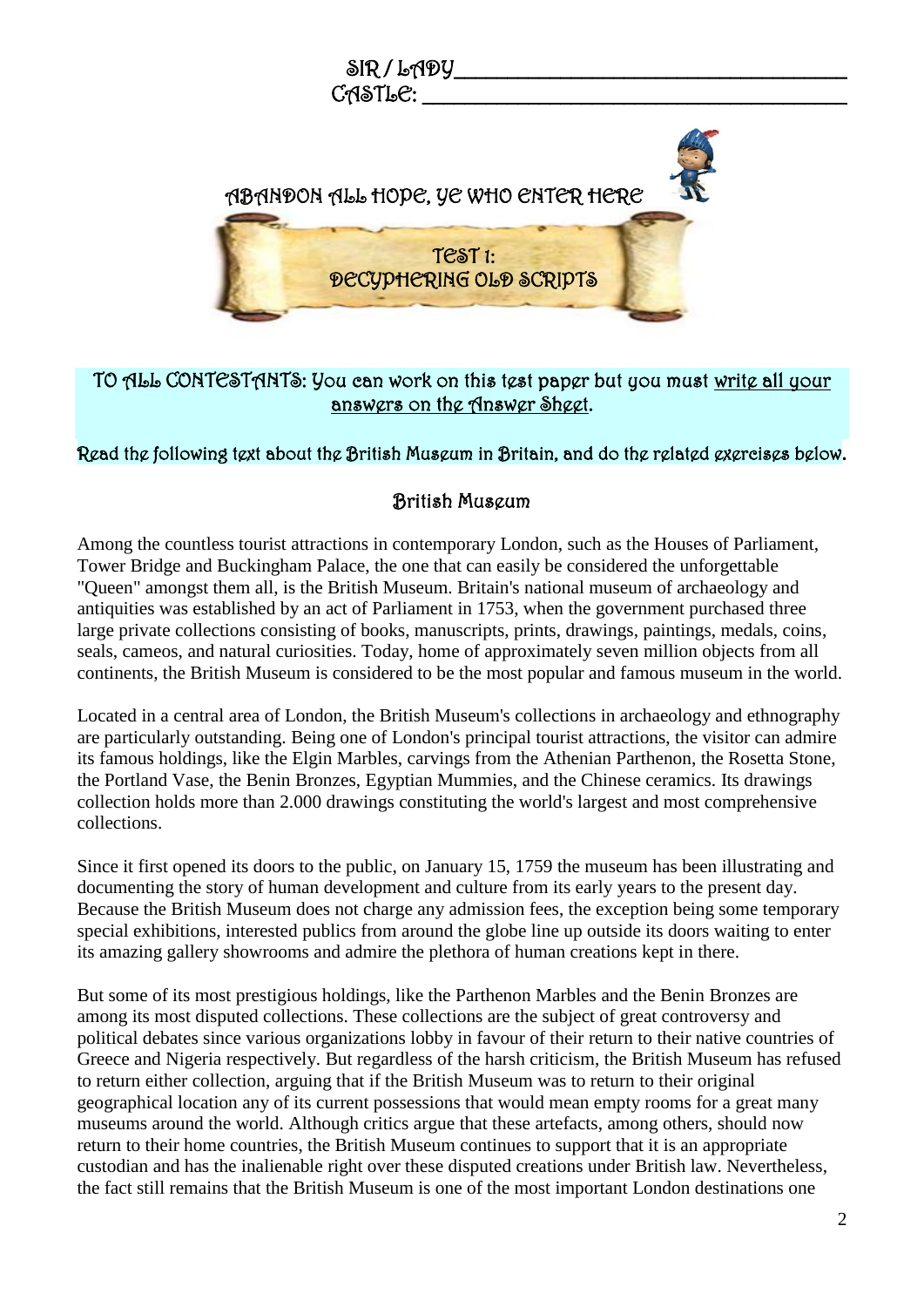$\delta$ R / LADY  $C$  $A$  $S$  $T$  $b$  $C$ :

should not miss visiting when circumstances allow a ride to one of the most famous and interesting capitals in the world.

## 1. Find the synonyms of the following definitions in the text. Remember: write all your answers on the Answer Sheet.  $(10 - )$

| 7. dried up body of a human being preserved from decay (as in early Egypt) = |
|------------------------------------------------------------------------------|
|                                                                              |
|                                                                              |
|                                                                              |

# 2. Answer the questions in maximum 2 words. Remember: write all your answers on the Answer Sheet. (4 )



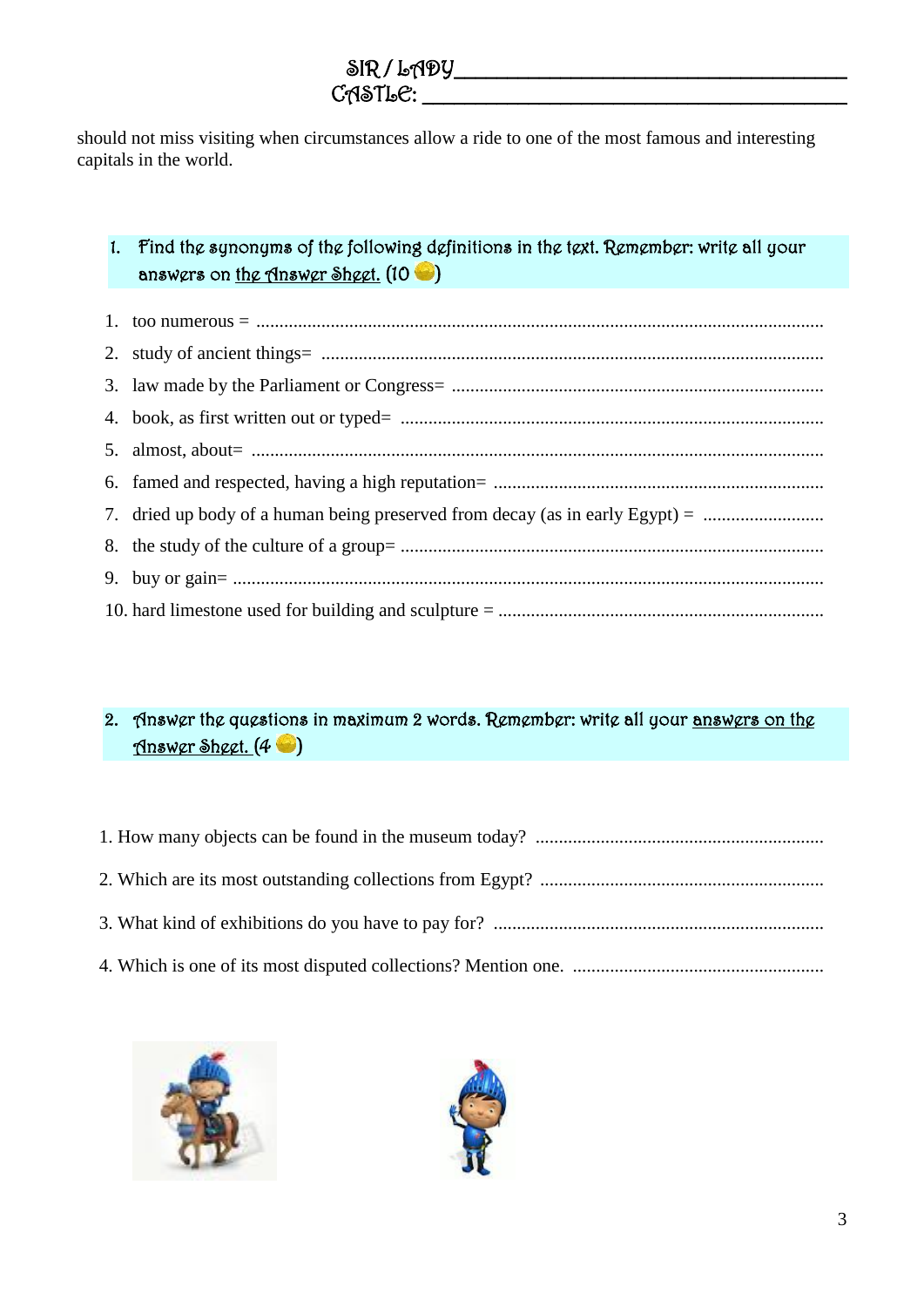| SIR / LADY |  |
|------------|--|
| CASTLE:    |  |

## 3. Read the text again. For questions 1-10, choose the answer (A, B, C or D) which you think fits best according to the text. Mark your answers with a cross  $(X)$  on your Answer Sheet. (11 )

#### 1. *British Museum is*

- A. the residence of the Queen of England.
- B. the jewel of the Crown.
- C. near the Houses of Parliament.
- D. London's most impressive landmark.

#### *2. British Museum*

- A. was founded by a governor in honour of the king.
- B. was opened in 1753.
- C. was set up by the Parliament.
- D. was restored.
- *3. The museum*
- A. has three large collections.
- B. houses artefacts from all over the world.
- C. displays objects from England only.
- D. is famous for its seven million pounds worth objects.



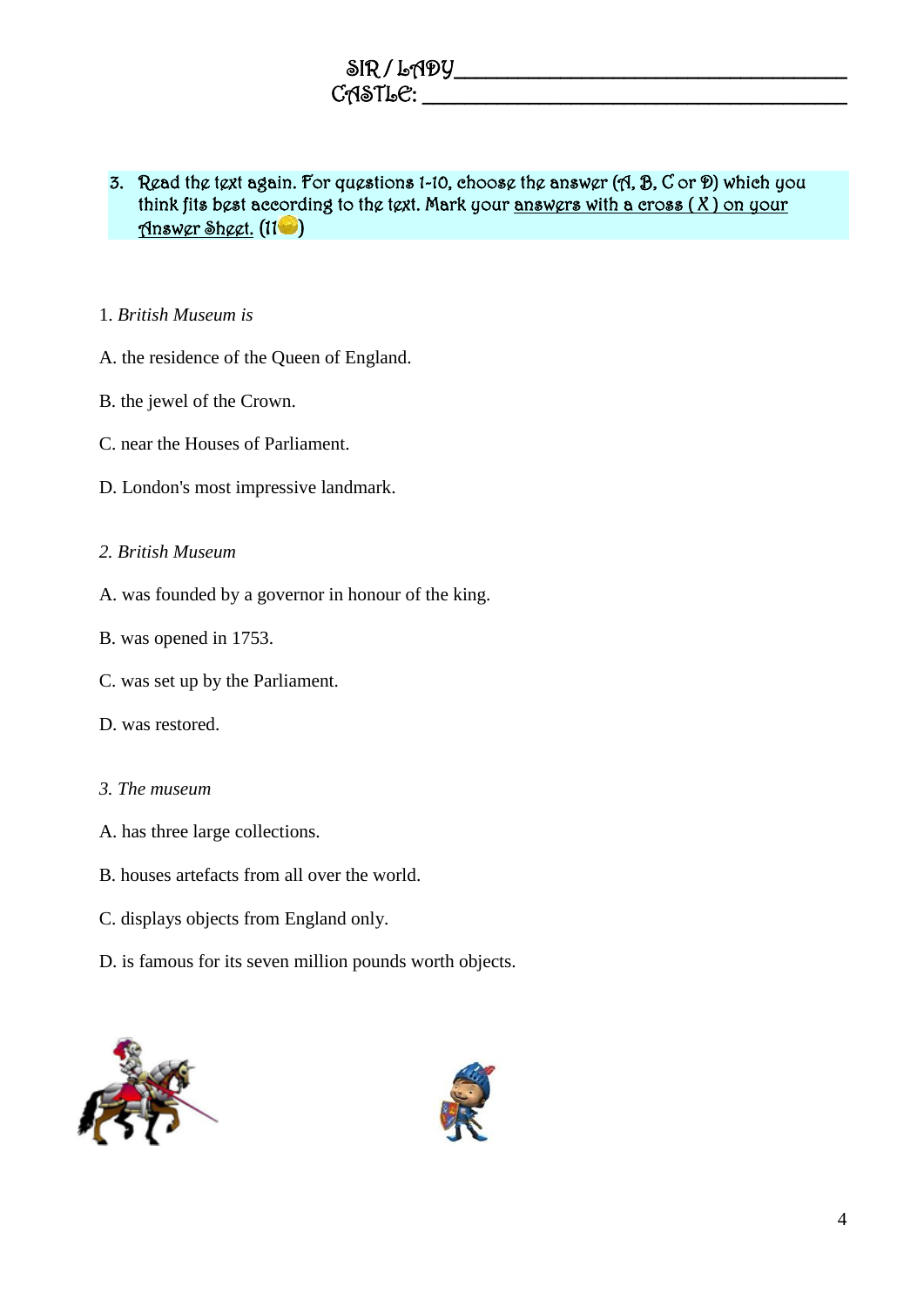#### *4. It is located*

- A. on the outskirts of London.
- B. in Soho.
- C. in downtown London.
- D. close to Heathrow airport.

#### *5. It holds impressive collections in*

- A. archaeology and painting.
- B. ethnography and ceramics.
- C. antiques and medals.
- D. archaeology and ethnography.
- *6. The visitor can see*
- A. controversial manuscripts.
- B. well-known exhibits.
- C. bronze made statues.
- D. the world's largest collection of Chinese ceramics .

#### *7. The museum's collections*

- A. retrace the evolution of the human civilization.
- B. depict modern day life.
- C. reach back to the 18th century.
- D. have more than 6 million objects.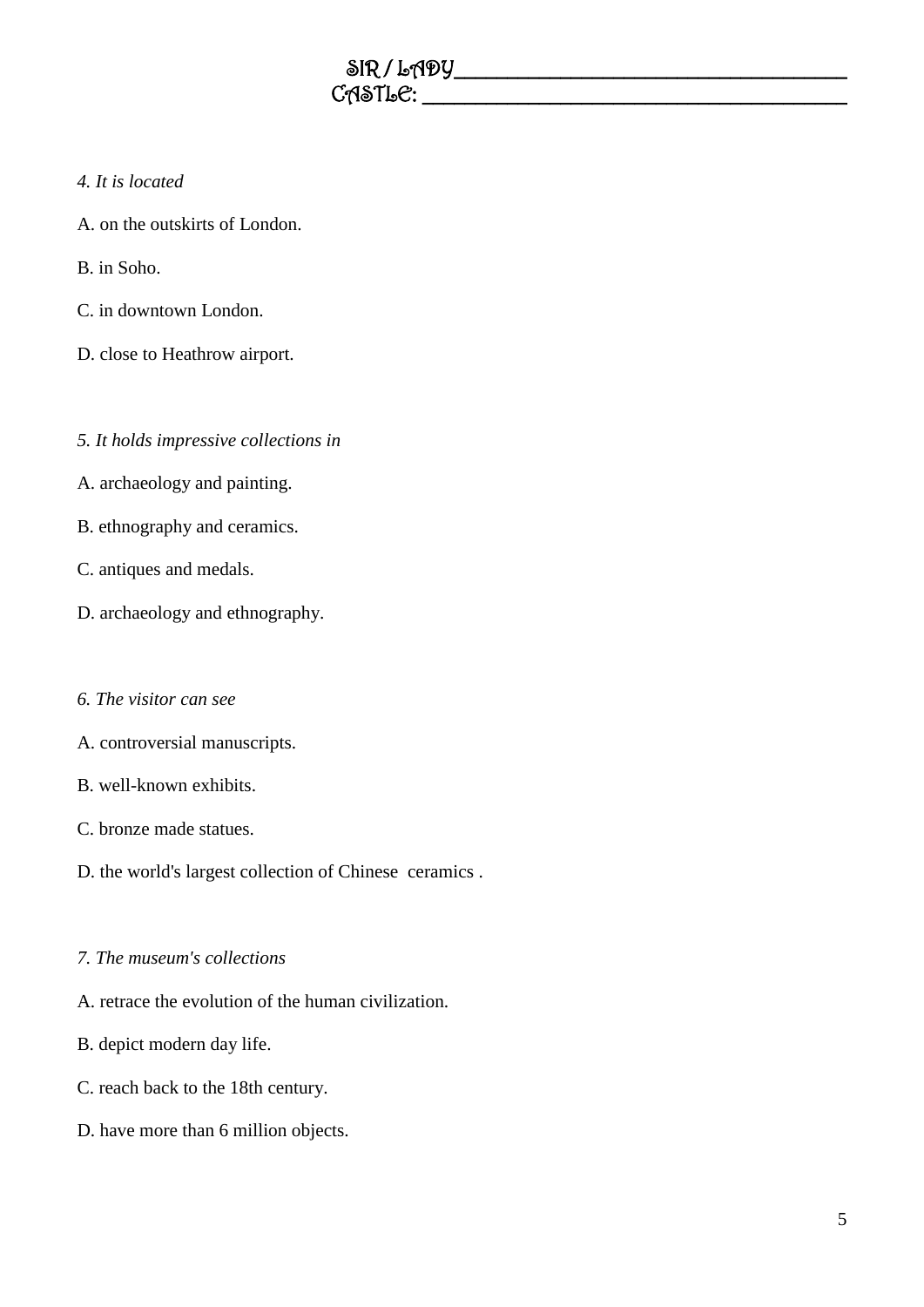





- *8. As all national museums, the British Museum*
- A. charges a small entrance fee.
- B. provides free access to its collections.
- C. is open on Mondays.
- D. is free only to British visitors.
- *9. Some of its most prestigious holdings*
- A. are at the heart of great controversy over ownership.
- B. are worth millions of pounds.
- C. are about to be returned to their country of origin.
- D. are being insured against theft.

#### *10. The museum*

- A. has agreed to repatriate all the disputed collections.
- B. hasn't yet decided to return the disputed collections.
- C. has no legal rights over the disputed collections.
- D. has declined to give back all the disputed collections.

#### *11. The museum argues that*

- A. without these collections it would not be one of the most important London destinations
- B. if all the museums are to send back their collections to the original countries, there would not be anything in a lot of museums all over the world
- C. some of its holdings are subject of great controversy
- D. Greece and Nigeria has the inalienable right over some creations under British law.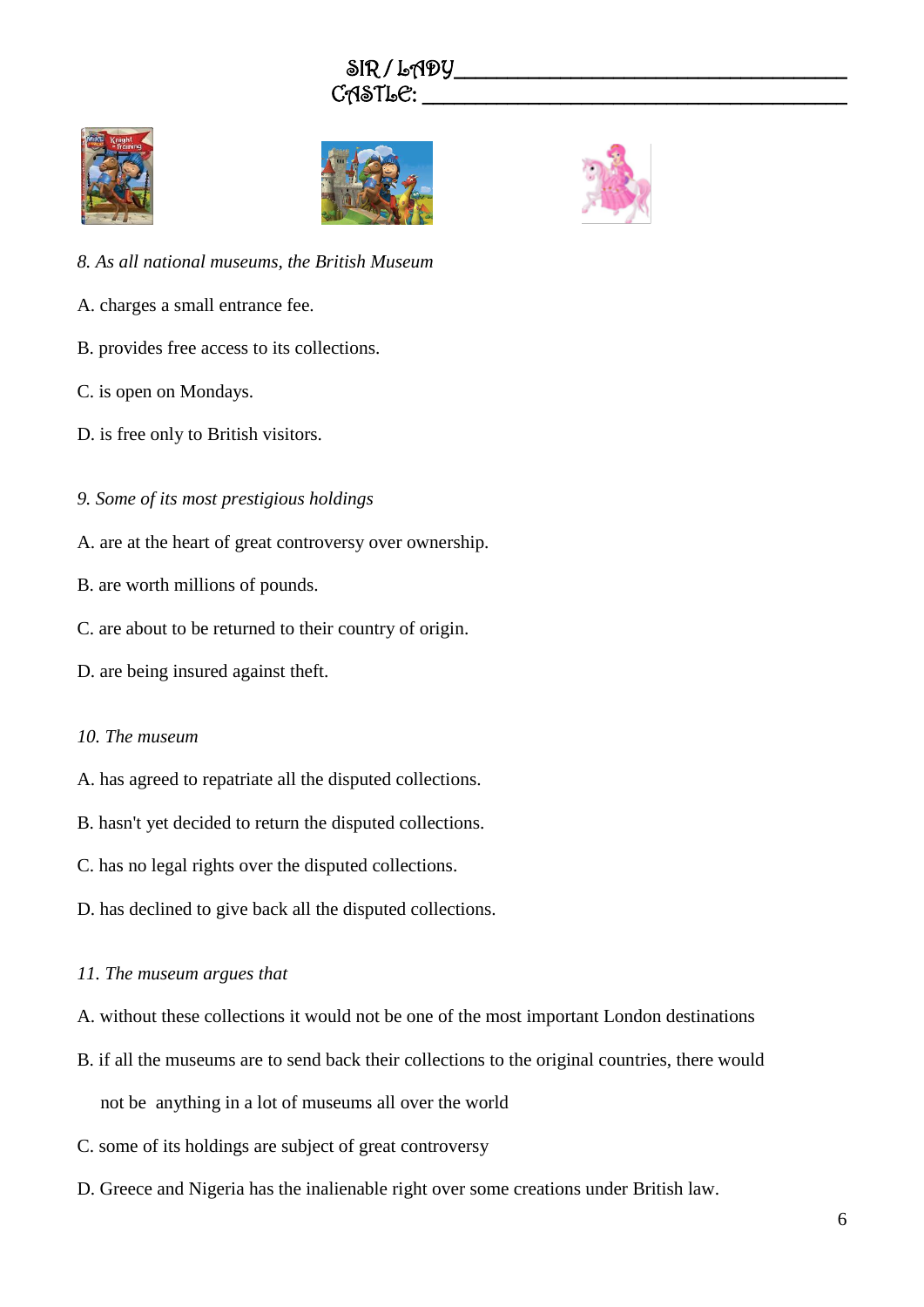

1. Read the text below and use the word given to form a word that fits the gap in the same line. There is an example at the beginning. Remember: write all your answers on the Answer Sheet. (8 )

#### **The Loch Ness Monster**

| The Loch Ness Monster is a $(0)$ mysterious, reputedly a large                           | <b>MISTERY</b>    |
|------------------------------------------------------------------------------------------|-------------------|
|                                                                                          | <b>KNOW</b>       |
| Highlands. It is similar to other supposed lake monsters in Scotland and                 |                   |
| elsewhere, though its (2) _______________ varies from one account to the                 | <b>DESCRIBE</b>   |
| next. Popular interest and (3) _______________ in the animal's existence                 | <b>BELIEVE</b>    |
| have varied since it was first brought to the world's attention in 1933.                 |                   |
| Evidence of its existence is anecdotal, with minimal and much-disputed                   |                   |
| (4) ________________ material and sonar readings.                                        | <b>PHOTOGRAPH</b> |
| The most common speculation among believers is that the                                  |                   |
| (5) ______________ represents a line of long-surviving <i>plesiosaurs</i> . The          | <b>CREATE</b>     |
| (6) ____________________ community regards the Loch Ness Monster as a                    | <b>SCIENCE</b>    |
| modern-day myth, and explains sightings as including misidentifications                  |                   |
| of more everyday objects and wishful thinking. Despite this, it remains                  |                   |
| one of the most $(7)$ _______________________ examples of cryptozoology. The <b>FAME</b> |                   |
| (8) ______________ monster has been affectionately referred to by the LEGEND             |                   |
| nickname Nessie (Scottish Gaelic: Niseag) since the 1940s.                               |                   |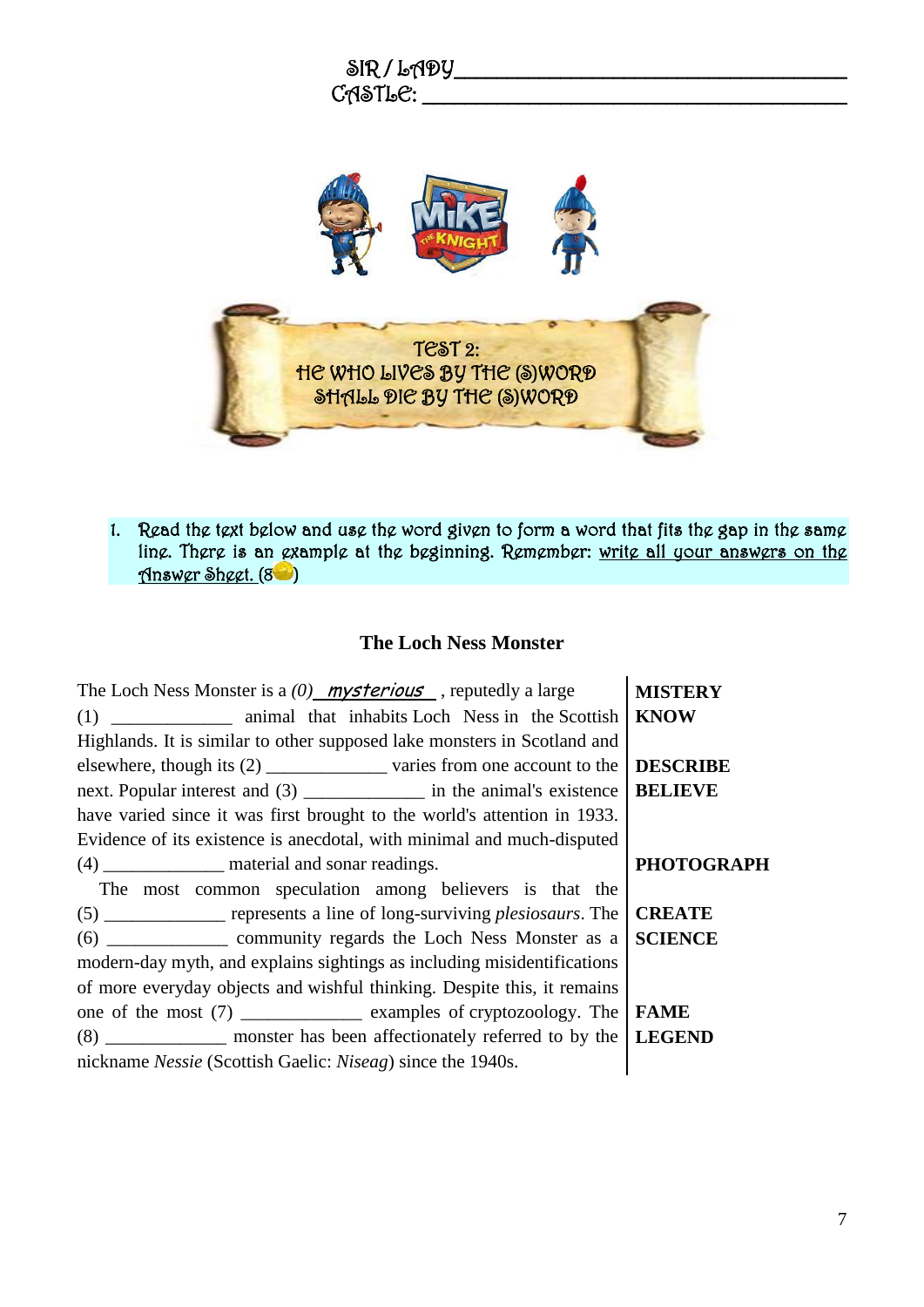#### $C$ ASTL $C$ :

#### 2. Complete the text with the missing words. There are three extra words you won't need. Remember: write all your answers on the Answer Sheet. (12 <sup>12</sup> )

short-lived, originally, carriage, unprecedented, stoppages, crack, length, dimensions, solution, prevent, increasing, theories, story, chime, associated

#### **The Great Bell – Big Ben**

Officially, the Elizabeth Tower's bell is called the Great Bell though it is better known by the name 'Big Ben'. There are two (1) for this name's origin. These are that the Great Bell was named after Sir Benjamin Hall, First Commissioner for Works 1855-185 or after Ben Caunt, a champion heavyweight boxer of the 1850s.The first theory is thought to be the most likely. The name 'Big Ben' is often (2) with the Elizabeth Tower and the Great Clock as well as the Great Bell. It was to the Great Bell that the name (3) was given.

Warners of Norton near Stockton-On-Tees cast the new bell in August 1856. It was transported by rail and sea to London. On arrival at the Port of London, it was placed on a

(4) and pulled across Westminster Bridge by 16 white horses.

The bell was hung in New Palace Yard. It was tested each day until 17 October 1857 when a 1.2 m (5) \_\_\_\_\_\_\_\_\_\_\_\_\_\_\_\_\_\_\_\_\_ appeared. No-one would accept the blame. Theories included the composition of the bell's metal or its dimensions. Warners blamed Denison for insisting on  $(6)$  the hammer's weight from 355 kg to 660 kg.

Warners asked too high a price to break up and recast the bell so George Mears at the Whitechapel Foundry was appointed. The second bell was cast on 10 April 1858. This bell was 2.5 tonnes lighter than the first. Its (7) \_\_\_\_\_\_\_\_\_\_\_\_\_\_\_\_\_\_\_\_\_ meant it was too large to fit up the Elizabeth Tower's shaft vertically so Big Ben was turned on its side and winched up. It took 30 hours to winch the bell to the belfry in October 1858. The four quarter bells, which (8) \_\_\_\_\_\_\_\_\_\_\_\_\_\_\_\_\_\_\_\_\_ on the quarter hour, were already in place.

Big Ben rang out on 11 July 1859 but its success was (9) \_\_\_\_\_\_\_\_\_\_\_\_\_\_\_\_\_\_\_\_\_\_. In September 1859, the new bell also cracked and Big Ben was silent for four years. During this time, the hour was struck on the fourth quarter bell.

In 1863, a (10) \_\_\_\_\_\_\_\_\_\_\_\_\_\_\_\_\_\_\_ was found to Big Ben's silence by Sir George Airy, the Astronomer Royal. Big Ben was turned by a quarter turn so the hammer struck a different spot, the hammer was replaced by a lighter version, and a small square was cut into the bell to

(11) the crack from spreading. The total cost of making the clock and bells and installing them in the Elizabeth Tower reached £22,000. Apart from occasional (12) \_\_\_\_\_\_\_\_\_\_\_\_\_\_\_\_\_\_\_\_\_ Big Ben has struck ever since.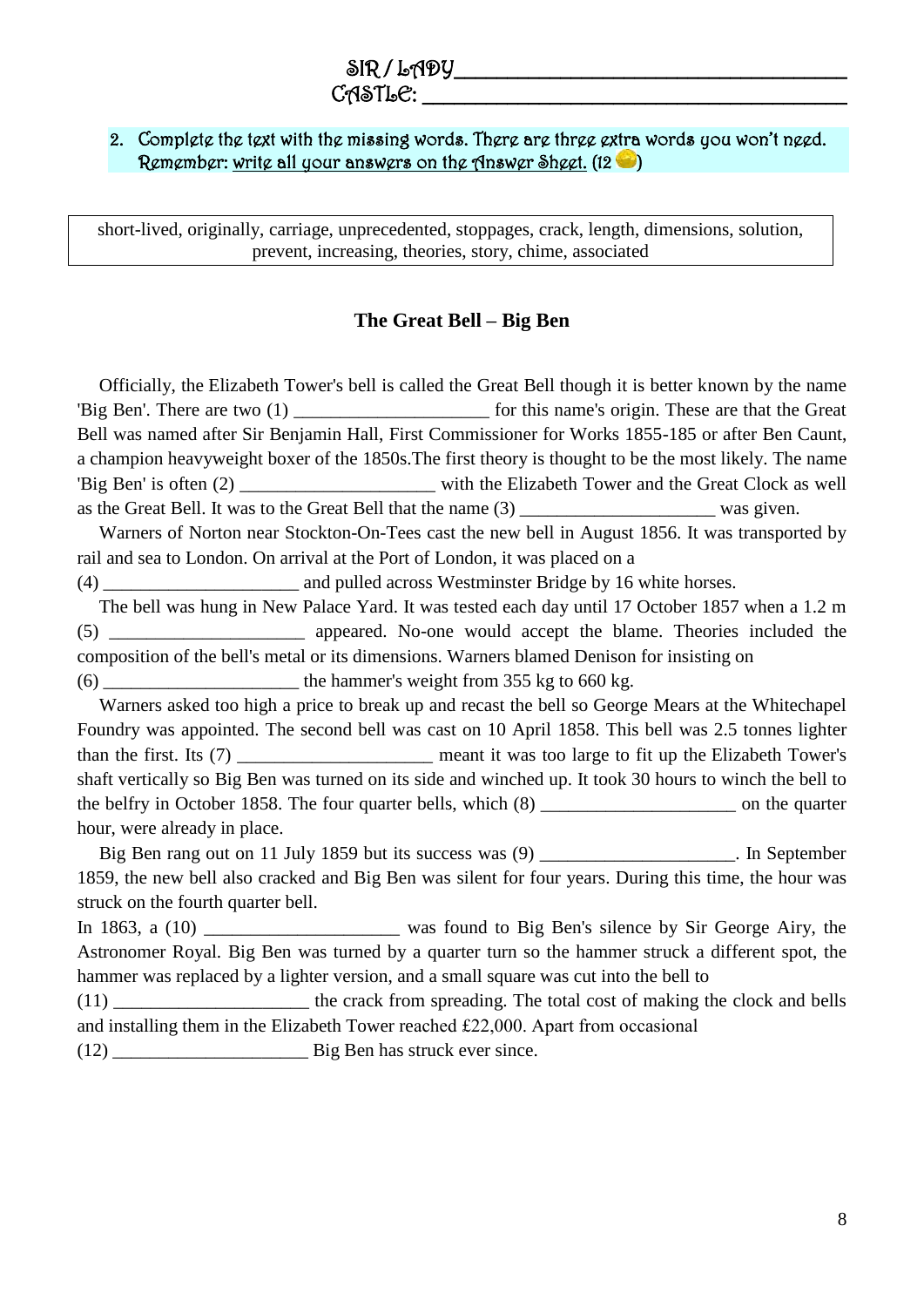$SIR/LAPY$  $C$  $A$  $S$  $T$  $L$  $C$ :



- 3. Match the body idioms to their definitions so as to clarify their meaning. Write the letters under the numbers in the chart below. There are three extra phrases you do not need. Remember: write all your answers on the Answer Sheet.  $(5 \bullet)$
- 
- 1) stout-hearted <br>A. when you think you are very clever, important etc.
- 2) tight-fisted
- B. lacking courage and unable to make your own decisions
- C. changing what you say according to who you are talking to D. brave and determined
- 3) big-headed

4) two-faced

- E. silent, unwilling to speak
- F. happy and hopeful about things in a way that is silly and unrealistic
- G. mean, not generous with money
- 5) starry-eyed
- H. not easily offended by other people's criticism or insults

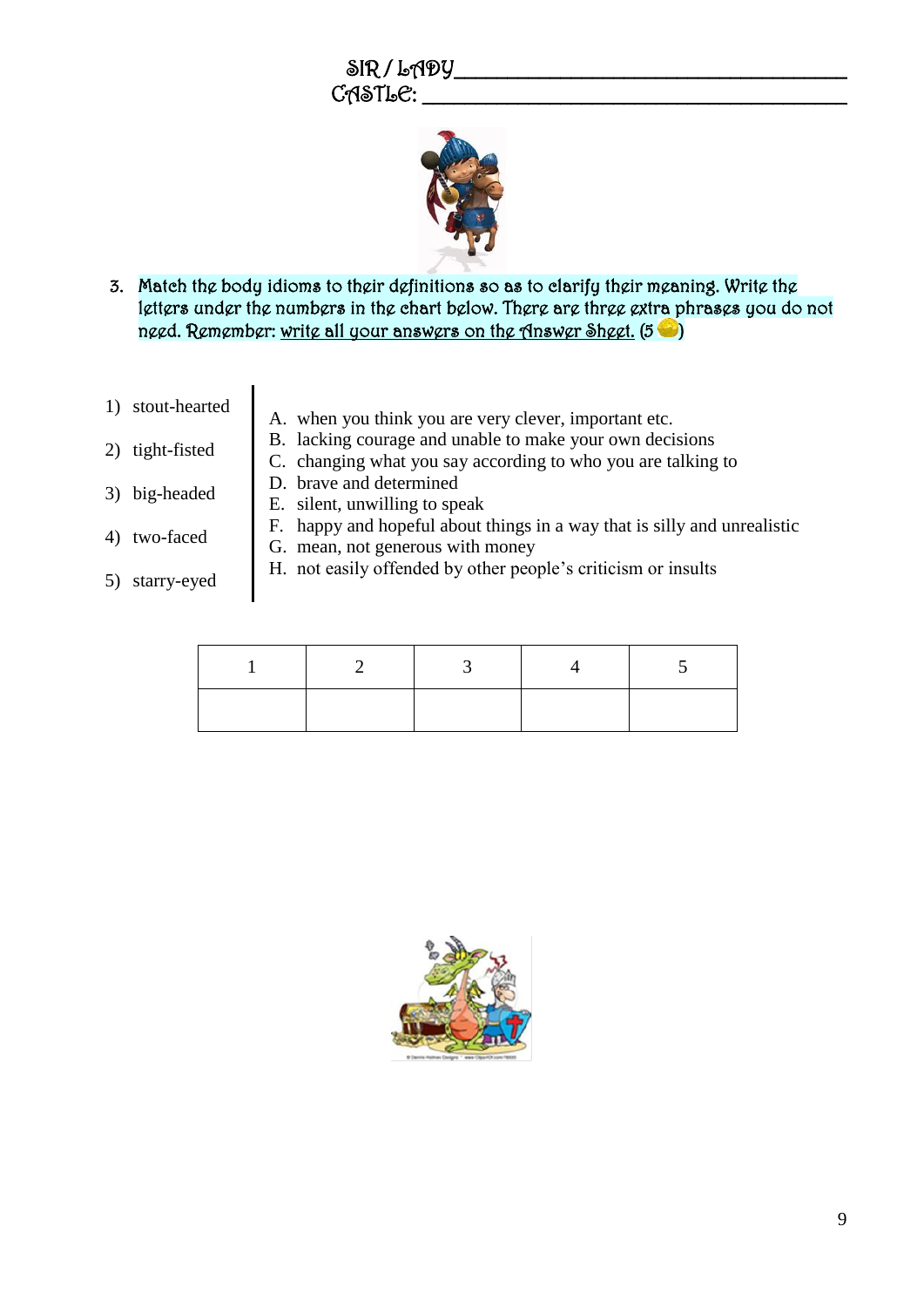

Multiple choice test for competitors of AJTP foreign language competition



1. Read the sentences and choose the right answer (A, B, C, D) to fill the gap in each. Remember: write all your answers on the Answer Sheet. (50

| 1. He said that though they were living in Japan they still  to McDonald's. |                                                                                 |                           |                |  |
|-----------------------------------------------------------------------------|---------------------------------------------------------------------------------|---------------------------|----------------|--|
| A went                                                                      | B had gone                                                                      | C used to go D were going |                |  |
|                                                                             | 2. She finally decided to marry the postman,  both her parents were against it. |                           |                |  |
| A despite                                                                   | B yet                                                                           | C although                | D in spite of  |  |
| 3. She asked  some money.                                                   |                                                                                 |                           |                |  |
| A from me                                                                   | B me for                                                                        | $C$ me                    | D for me       |  |
|                                                                             | 4. You should have folded the sheets                                            |                           |                |  |
| A like this                                                                 | B as I told                                                                     | C as this                 | D similar this |  |
|                                                                             | 5. This building is  historical interest.                                       |                           |                |  |
| A for                                                                       | B of                                                                            | C with                    | D by           |  |
|                                                                             |                                                                                 |                           |                |  |
| A has arrived                                                               | <b>B</b> arrived                                                                | C had arrived             | D was arriving |  |
| 7. I hope  the right man last night.                                        |                                                                                 |                           |                |  |
| A to see                                                                    | <b>B</b> have seen                                                              | C that I saw              | D having seen  |  |
| 8. seen, never forgotten.                                                   |                                                                                 |                           |                |  |
| A When                                                                      | B Soon                                                                          | C Always                  | D Once         |  |
| 9. I regret  him the money.                                                 |                                                                                 |                           |                |  |
| A to give                                                                   | B to have given                                                                 | C having given            | D hadn't given |  |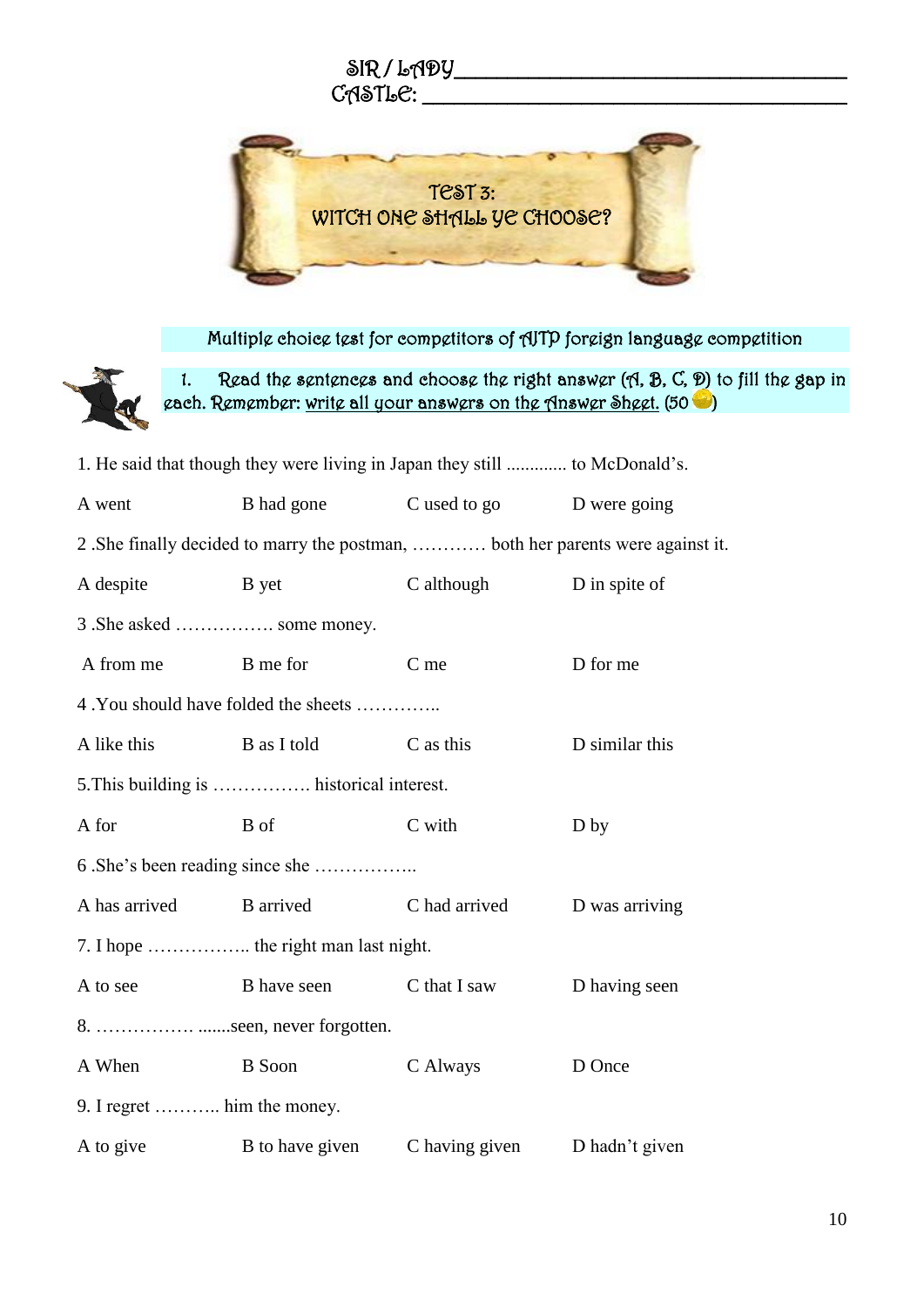

| A got                        | B were getting C have got                                           |               | D get            |
|------------------------------|---------------------------------------------------------------------|---------------|------------------|
|                              | 11 . It's no  trying to tell him. He never listens.                 |               |                  |
| A point                      | B worth                                                             | C use         | D reason         |
| 12. I don't like             |                                                                     |               |                  |
|                              | A to be staring B being staring at C to be stared D being stared at |               |                  |
|                              | 13. 'Which of these two girls is your sister?' ''                   |               |                  |
| A Not either. B None.        |                                                                     | C Neither.    | D No one.        |
| 14. 'We ought to go now.' '' |                                                                     |               |                  |
|                              | A Also we. B So we must. C So should we. D So we ought.             |               |                  |
|                              | 15. Close the windows in case                                       |               |                  |
|                              | A it will rain B it is to rain C it could rain D it rains           |               |                  |
|                              | 16. You told me he  here by this time.                              |               |                  |
|                              | A would being B would be C will be                                  |               | D will have been |
|                              | 17. Do you fancy  Mr Jellybean tomorrow?                            |               |                  |
| A to visit                   | B to have seen C to be seeing D visiting                            |               |                  |
|                              | 18. It's about time you  your green hair off.                       |               |                  |
|                              | A were mowing B cut C have mowed D got cut                          |               |                  |
|                              | 19. I'm also thinking  a pet tiger.                                 |               |                  |
| A to have got                | <b>B</b> of having                                                  | C to have     | D to get         |
|                              |                                                                     |               |                  |
| A haven't you                | B didn't you                                                        | C weren't you | D used           |
|                              |                                                                     |               |                  |
| A across                     | <b>B</b> over                                                       | C along       | $D$ in           |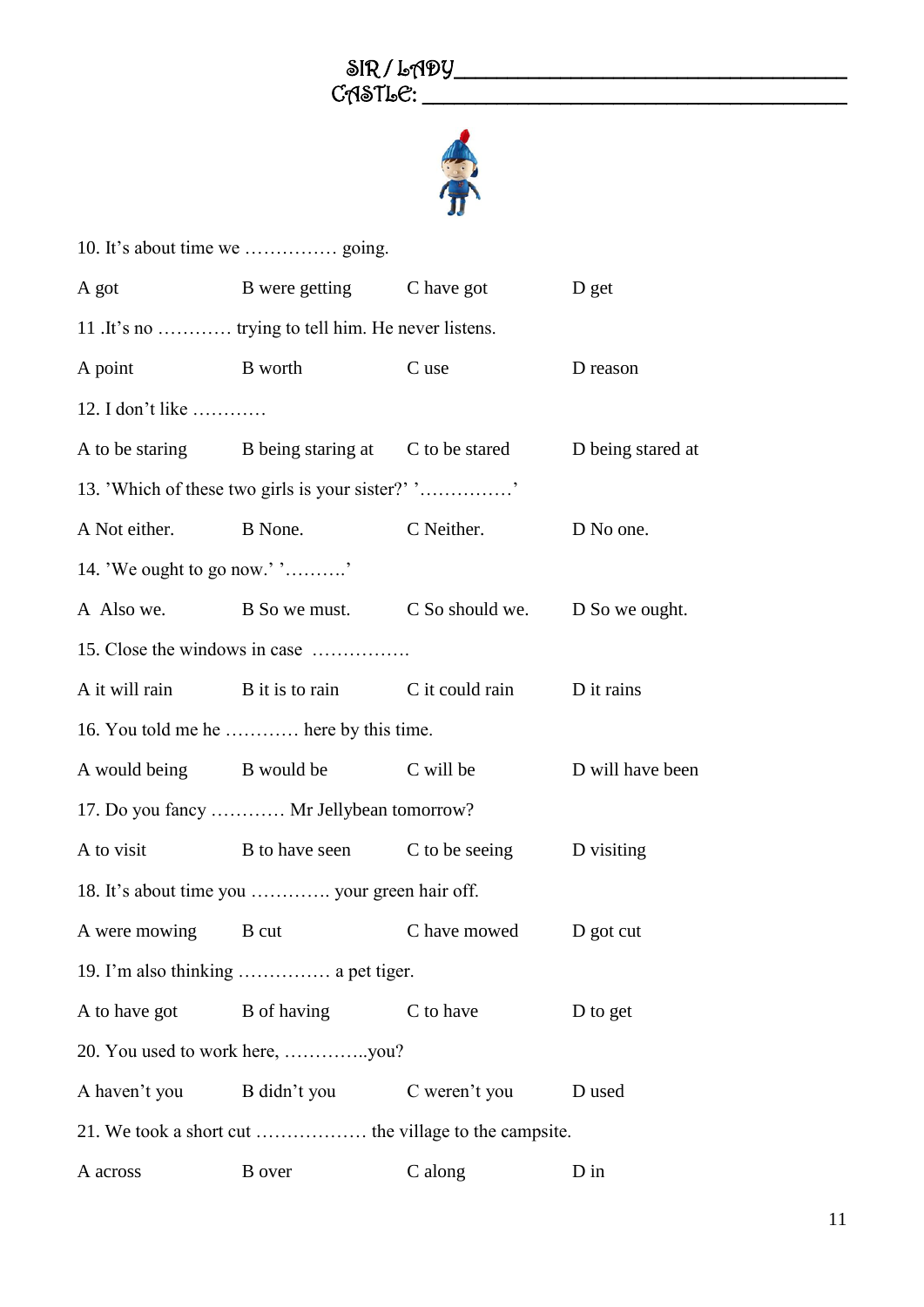

| 22. Géza speaks five foreign languages. , he hasn't got a job.   |                                                                           |                              |                                                                              |  |
|------------------------------------------------------------------|---------------------------------------------------------------------------|------------------------------|------------------------------------------------------------------------------|--|
| A Still                                                          | B Interesting C Despite                                                   |                              | D In fact                                                                    |  |
|                                                                  |                                                                           |                              |                                                                              |  |
|                                                                  | 23. No sooner had George entered the room  the doorbell rang.             |                              |                                                                              |  |
| A than                                                           | <b>B</b> then                                                             | C when                       | D because                                                                    |  |
|                                                                  |                                                                           |                              |                                                                              |  |
| A he cried                                                       | B his cry                                                                 | C that he cried D his crying |                                                                              |  |
|                                                                  | 25. It was really stupid  me to spill some of the sauce down on my shirt. |                              |                                                                              |  |
| A from                                                           | B by                                                                      | C of                         | D for                                                                        |  |
|                                                                  | 26. This little boy is really intelligent  his age.                       |                              |                                                                              |  |
| $A$ in                                                           | <b>B</b> for                                                              | $C$ to                       | D at                                                                         |  |
|                                                                  | 27. I've never drunk  fantastic wine.                                     |                              |                                                                              |  |
| A such                                                           | B so                                                                      | C so a                       | D such a                                                                     |  |
|                                                                  |                                                                           |                              |                                                                              |  |
|                                                                  | A into playing B playing                                                  | $C$ play                     | D to play                                                                    |  |
|                                                                  |                                                                           |                              | 29. With only one pilot left alive, the plane landed safely,  was a miracle. |  |
| A which                                                          | <b>B</b> that                                                             | C what                       | D there                                                                      |  |
| 30. King Matthias put on a disguise  no one could recognise him. |                                                                           |                              |                                                                              |  |
| A for                                                            | B so that                                                                 | C in order to                | D to                                                                         |  |
| 31. I'm looking forward  at home soon.                           |                                                                           |                              |                                                                              |  |
| A to being                                                       | B to be                                                                   | C being                      | D for being                                                                  |  |
| 32. I could have run faster if my bag  so heavy.                 |                                                                           |                              |                                                                              |  |
| A has been                                                       | B weren't                                                                 | C hadn't been                | D wouldn't have been                                                         |  |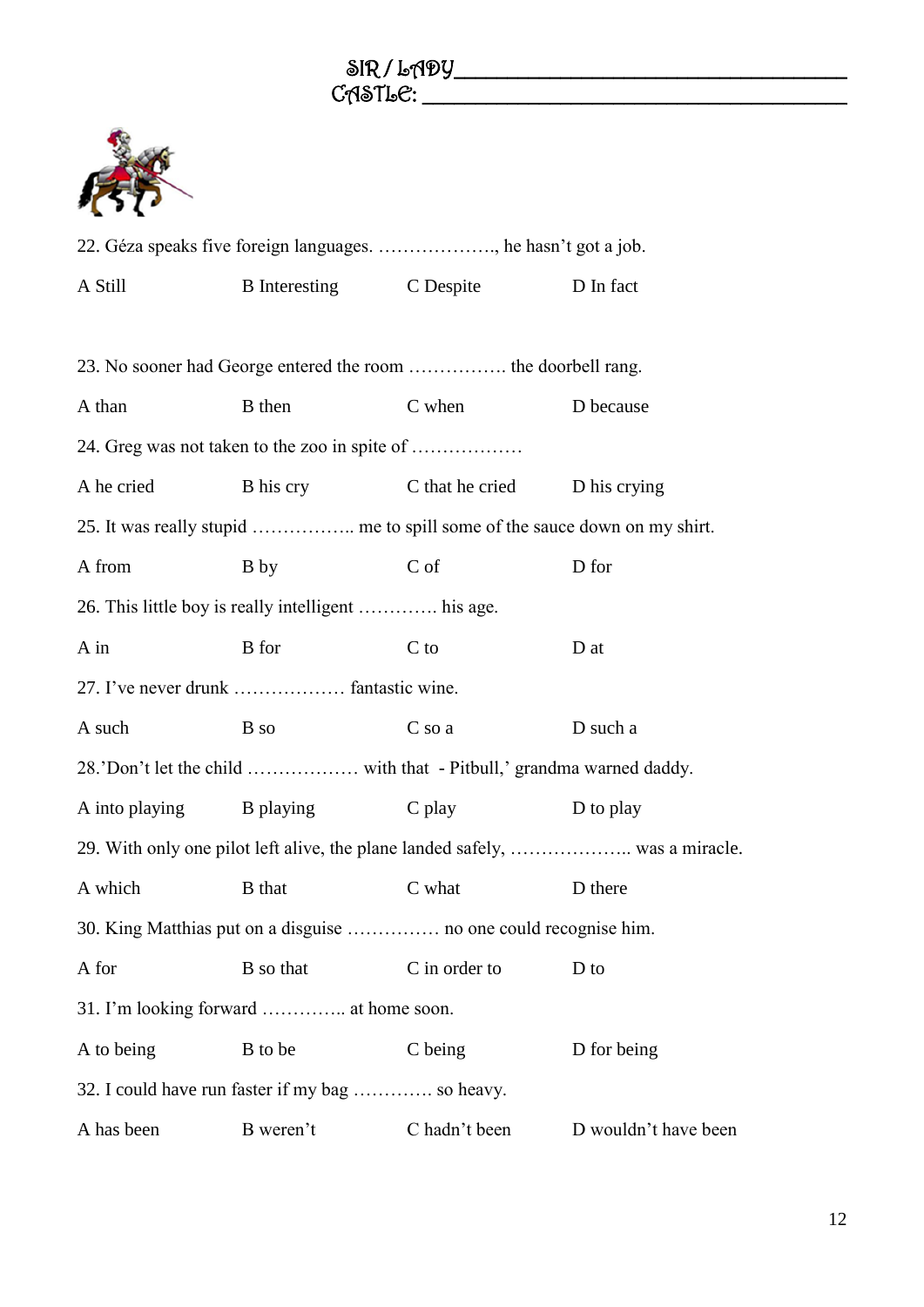

| 33. He works engineer.                          |                                                                      |             |                                                                                        |  |
|-------------------------------------------------|----------------------------------------------------------------------|-------------|----------------------------------------------------------------------------------------|--|
| A like                                          | B as                                                                 | $C$ as an   | D professional                                                                         |  |
|                                                 |                                                                      |             |                                                                                        |  |
| A stand                                         | B permit C afford                                                    |             | D allow themselves                                                                     |  |
|                                                 | 35. Michael said he  to be a film star.                              |             |                                                                                        |  |
|                                                 |                                                                      |             | A always wants B wanted always C always has wanted D had always wanted                 |  |
|                                                 |                                                                      |             |                                                                                        |  |
| A by                                            | <b>B</b> for                                                         | C to        | $D -$                                                                                  |  |
|                                                 | 37. We walked  the edge of the forest.                               |             |                                                                                        |  |
| A until<br>B till                               | C as to                                                              | D as far as |                                                                                        |  |
|                                                 | 38. I'll do the dishes after I  lunch.                               |             |                                                                                        |  |
| A had                                           | B 'll have had C 'll have                                            | D 've had   |                                                                                        |  |
| 39. I like living                               |                                                                      |             |                                                                                        |  |
|                                                 | A to myself B with myself C in my own D on my own                    |             |                                                                                        |  |
|                                                 | 40. Sometimes I wish I  back in Mexico City.                         |             |                                                                                        |  |
|                                                 | A was being B have been                                              | C would be  | D were                                                                                 |  |
|                                                 | 41. Ken was rushed  hospital where his appendix was immediately      |             |                                                                                        |  |
|                                                 | A to – replaced B to the- removed C to – removed D to the – replaced |             |                                                                                        |  |
| 42. I've been trying to phone you  day, where ? |                                                                      |             |                                                                                        |  |
|                                                 |                                                                      |             | A all –have you been B all the – were you $C$ whole – did you $D$ each – have you gone |  |
|                                                 | 43. I haven't  myself so much  years.                                |             |                                                                                        |  |
|                                                 | A loved – since B enjoyed – for $C \text{ felt} - \text{in}$         |             | $D$ seen – over                                                                        |  |
|                                                 |                                                                      |             |                                                                                        |  |
|                                                 | A rather – went B better – go C sooner – to go D like – going        |             |                                                                                        |  |